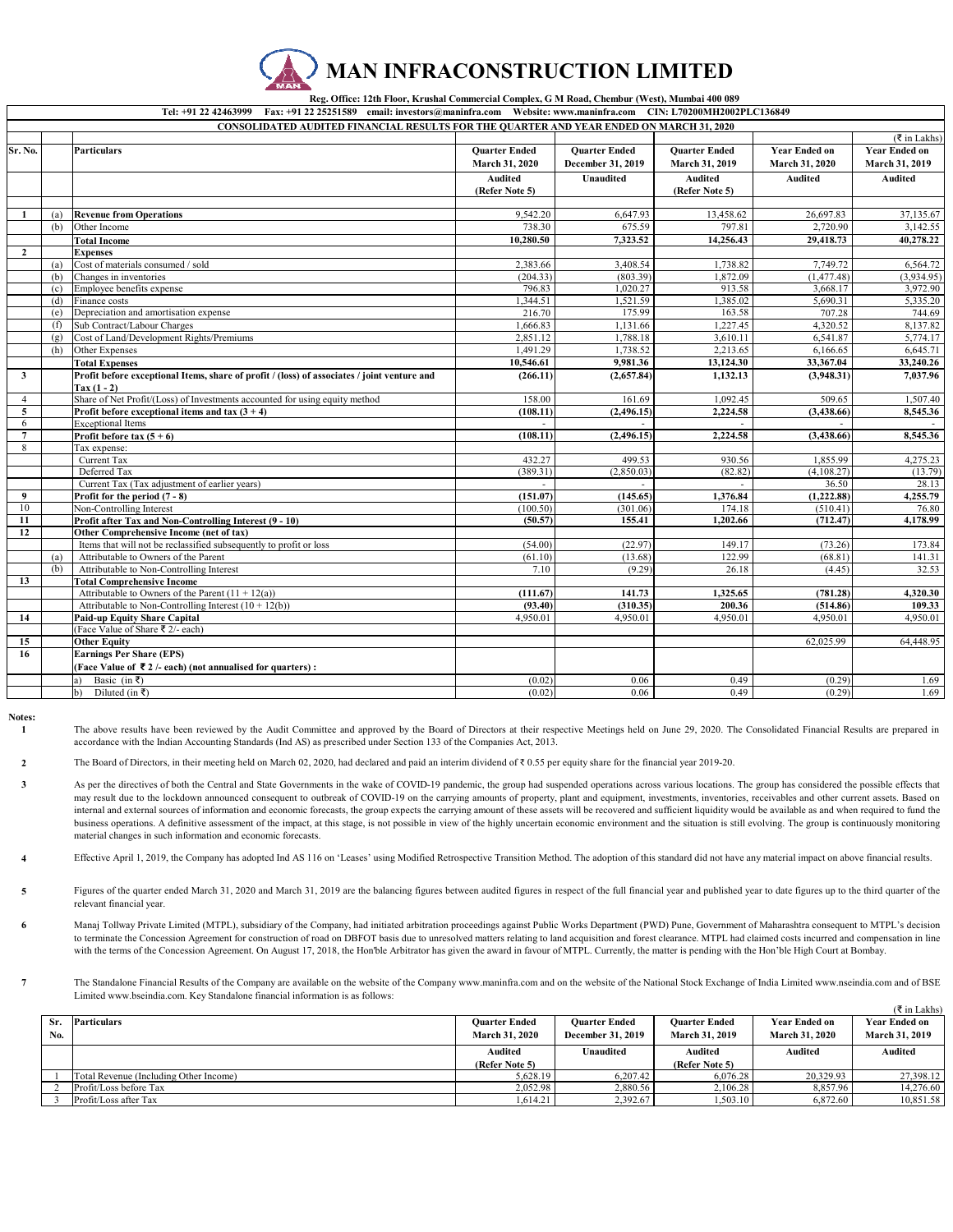**8** Audited Consolidated Segment wise Revenue, Results, Assets and Liabilities for the quarter and year ended on March 31, 2020:

|                |                                                                                           |                      |                        |                      |                      | ( ₹ in Lakhs)        |
|----------------|-------------------------------------------------------------------------------------------|----------------------|------------------------|----------------------|----------------------|----------------------|
| Sr.            | <b>Particulars</b>                                                                        | <b>Ouarter Ended</b> | <b>Ouarter Ended</b>   | <b>Ouarter Ended</b> | <b>Year Ended on</b> | <b>Year Ended on</b> |
| No.            |                                                                                           | March 31, 2020       | December 31, 2019      | March 31, 2019       | March 31, 2020       | March 31, 2019       |
|                |                                                                                           | <b>Audited</b>       | <b>Unaudited</b>       | <b>Audited</b>       | <b>Audited</b>       | <b>Audited</b>       |
|                |                                                                                           | (Refer Note 5)       |                        | (Refer Note 5)       |                      |                      |
|                | <b>Segment Revenue</b>                                                                    |                      |                        |                      |                      |                      |
| (a)            | EPC (Engineering, Procurement and Contracting)                                            | 4,884.86             | 4,068.12               | 5,426.44             | 13,463.72            | 25,223.75            |
| (b)            | Real Estate                                                                               | 6,998.90             | 3,875.68               | 9,987.01             | 18,172.01            | 16,582.16            |
| (c)            | Unallocated                                                                               |                      |                        |                      |                      |                      |
|                | <b>Total Segment Revenue</b>                                                              | 11,883.76            | 7,943.80               | 15,413.45            | 31,635.73            | 41,805.91            |
|                | Less: Inter Segment Revenue                                                               | 2,341.56             | 1,295.87               | 1,954.83             | 4,937.90             | 4,670.24             |
|                | <b>Net Sales / Income from Operations</b>                                                 | 9.542.20             | 6.647.93               | 13,458.62            | 26,697.83            | 37,135.67            |
|                |                                                                                           |                      |                        |                      |                      |                      |
| $\mathbf{2}$   | <b>Segment Results</b>                                                                    |                      |                        |                      |                      |                      |
| (a)            | <b>EPC</b>                                                                                | (47.23)              | 218.68                 | 1,498.84             | 140.47               | 8,040.15             |
| (b)            | <b>Real Estate</b>                                                                        | 962.61               | (963.72)               | 2.094.91             | 1,947.43             | 5,246.18             |
| (c)            | Unallocated                                                                               | 321.02               | (229.52)               | 15.85                | 163.75               | 594.23               |
|                | <b>Total Segment Results</b>                                                              | 1,236.40             | (974.56)               | 3,609.60             | 2,251.65             | 13,880.56            |
|                | Less: Finance Costs                                                                       | 1,344.51             | 1,521.59               | 1,385.02             | 5,690.31             | 5,335.20             |
|                | Total Profit / (Loss) Before Tax including Share of Profit / (Loss) of associates / joint | (108.11)             | (2,496.15)             | 2,224.58             | (3,438.66)           | 8,545.36             |
|                | venture                                                                                   |                      |                        |                      |                      |                      |
|                |                                                                                           |                      |                        |                      |                      |                      |
|                |                                                                                           | As at                | As at                  | As at                | As at                | As at                |
|                |                                                                                           | March 31, 2020       | December 31, 2019      | March 31, 2019       | March 31, 2020       | March 31, 2019       |
|                |                                                                                           | <b>Audited</b>       | <b>Unaudited</b>       | <b>Audited</b>       | <b>Audited</b>       | <b>Audited</b>       |
| 3              | <b>Segment Assets</b>                                                                     |                      |                        |                      |                      |                      |
| (a)            | <b>EPC</b>                                                                                | 26,421.57            | 25,321.12              | 24,682.93            | 26,421.57            | 24,682.93            |
| (b)            | Real Estate                                                                               | 58,982.99            | 58,917.53              | 62,418.38            | 58,982.99            | 62,418.38            |
| (c)            | Unallocated                                                                               | 44,395.27            | 51,268.61              | 47,550.55            | 44,395.27            | 47,550.55            |
|                | <b>Total Segment Assets</b>                                                               | 129,799.83           | 135,507.26             | 134,651.86           | 129,799.83           | 134,651.86           |
|                |                                                                                           |                      |                        |                      |                      |                      |
| $\overline{4}$ | <b>Segment Liabilities</b>                                                                |                      |                        |                      |                      |                      |
| (a)            | <b>EPC</b>                                                                                | 9,262.45             | 6,879.72               | 5.695.47             | 9,262.45             | 5,695.47             |
| (b)            | Real Estate                                                                               | 10,947.82            | 12,428.36              | 9,043.35             | 10,947.82            | 9,043.35             |
| (c)            | Unallocated                                                                               | 42,613.56            | $\overline{47,710.99}$ | 50,514.08            | 42,613.56            | 50,514.08            |
|                | <b>Total Segment Liabilities</b>                                                          | 62,823.83            | 67,019.07              | 65,252.90            | 62,823.83            | 65,252.90            |
|                |                                                                                           |                      |                        |                      |                      |                      |

Note: The Segment information has been prepared in line with the review of operating results by the Managing Director / Chief Operating Decision Maker (CODM), as per Ind AS 108 "Operating Segment". The accounting principles used in the preparation of the financial statement are consistently applied in individual segment to prepare segment reporting.

**9** Figures for previous periods are re-classified / re-arranged / re-grouped, wherever necessary.

**For and on behalf of Board of Directors**

**Date: June 29, 2020** 

**Manan P. Shah Place: Mumbai Managing Director**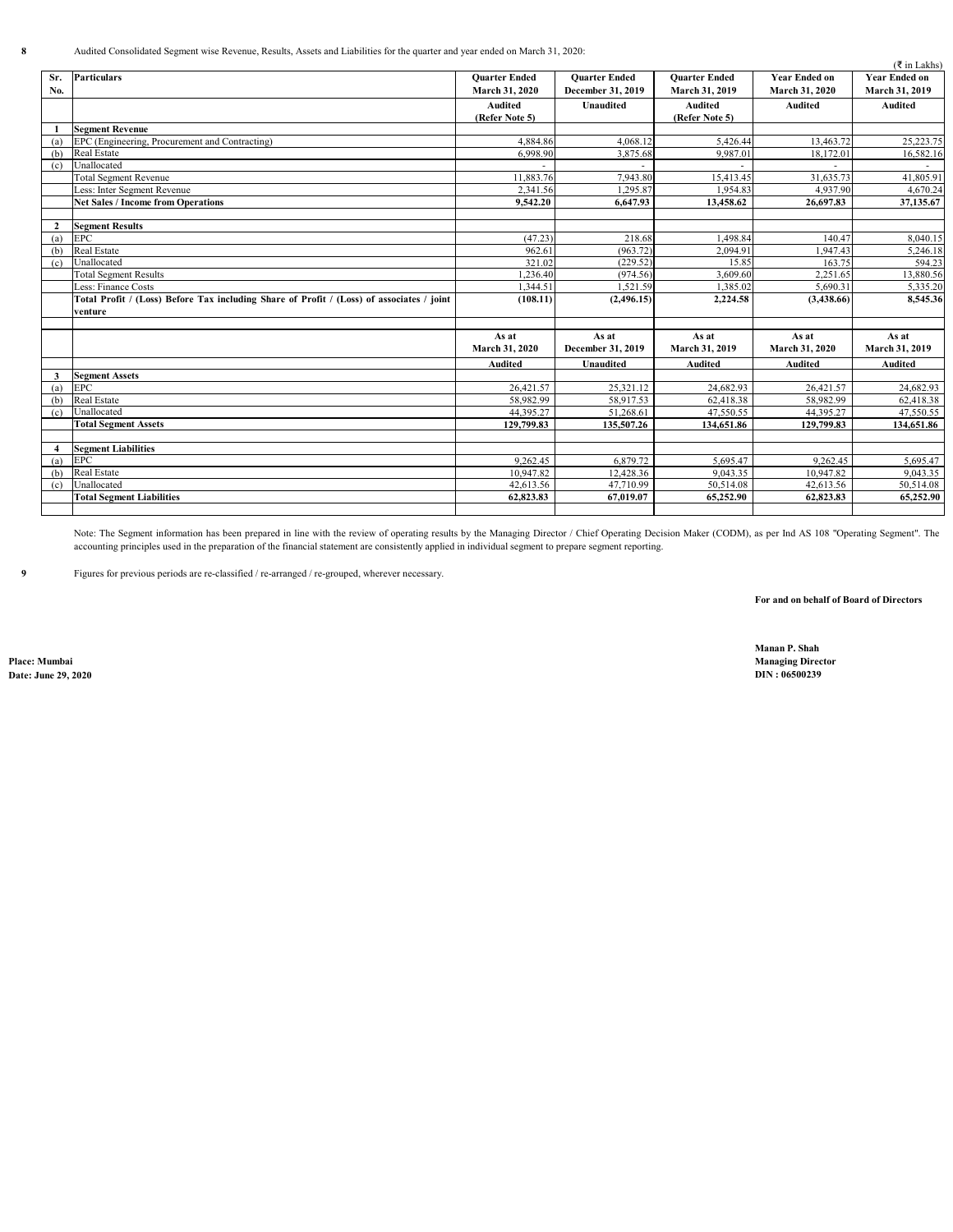

## **MAN INFRACONSTRUCTION LIMITED**

**Reg. Office: 12th Floor, Krushal Commercial Complex, G M Road, Chembur (West), Mumbai 400 089** 

**Tel: +91 22 42463999 Fax: +91 22 25251589 email: investors@maninfra.com Website: www.maninfra.com CIN: L70200MH2002PLC136849**

**Consolidated Balance sheet as at March 31, 2020**

|                |                               |                                                                                        |                          | ( ₹ in Lakhs)            |
|----------------|-------------------------------|----------------------------------------------------------------------------------------|--------------------------|--------------------------|
| Sr.No.         |                               | <b>Particulars</b>                                                                     | As at March 31,          | As at March 31,          |
|                |                               |                                                                                        | 2020                     | 2019                     |
|                |                               | <b>ASSETS</b>                                                                          | Audited                  | <b>Audited</b>           |
| $\mathbf{1}$   |                               | <b>Non Current Assets</b>                                                              |                          |                          |
|                | $\rm{a}$                      | Property, Plant and Equipment                                                          | 3,563.96                 | 3,185.44                 |
|                | $\mathbf b$                   | Capital work-in-progress                                                               | 0.86                     | 173.55                   |
|                |                               | <b>Investment Property</b>                                                             | 4,456.35                 | 5,071.03                 |
|                | $\mathbf c$                   |                                                                                        |                          |                          |
|                | $\mathbf d$                   | Goodwill                                                                               | 66.20                    | 3.50                     |
|                | $\rm e$                       | Intangible assets under development                                                    |                          | 12,993.14                |
|                | $\mathbf{f}$                  | Investment accounted for using the equity method                                       | 1,668.22                 | 973.21                   |
|                | $\mathbf{\underline{\sigma}}$ | <b>Financial Assets</b>                                                                |                          |                          |
|                |                               | (i) Investments                                                                        | 481.34                   | 673.95                   |
|                |                               | (ii) Trade receivables                                                                 | 107.72                   | 641.58                   |
|                |                               | (iii) Loans                                                                            |                          |                          |
|                |                               | (iv) Others                                                                            | 456.02                   | 1,034.40                 |
|                |                               |                                                                                        |                          |                          |
|                | h                             | Deferred tax assets (net)                                                              | 4,934.99                 | 822.13                   |
|                | $\mathbf{i}$                  | Other non-current assets                                                               | 27,692.16                | 32,229.67                |
|                |                               | <b>Total Non-Current Assets</b>                                                        | 43,427.82                | 57,801.60                |
|                |                               |                                                                                        |                          |                          |
| $\overline{2}$ |                               | <b>Current Assets</b>                                                                  |                          |                          |
|                | $\mathbf{a}$                  | Inventories                                                                            | 37,991.75                | 38,508.94                |
|                | $\mathbf b$                   | <b>Financial Assets</b>                                                                |                          |                          |
|                |                               | (i) Investments                                                                        | 73.07                    | 761.43                   |
|                |                               |                                                                                        |                          |                          |
|                |                               | (ii) Trade receivables                                                                 | 8,185.10                 | 13,469.35                |
|                |                               | (iii) Cash and cash equivalents                                                        | 6,333.58                 | 3,988.19                 |
|                |                               | (iv) Bank balances other than (iii) above                                              | 7,812.25                 | 9,740.84                 |
|                |                               | $(v)$ Loans                                                                            | 2,252.62                 | 4,644.39                 |
|                |                               | (vi) Others                                                                            | 16,717.68                | 2,170.90                 |
|                | $\mathbf c$                   | Current Tax Assets (Net)                                                               | 28.14                    | 109.42                   |
|                | d                             | Other current assets                                                                   | 6,977.82                 | 3,456.80                 |
|                |                               |                                                                                        | 86,372.01                | 76,850.26                |
|                |                               | <b>Total Current Assets</b>                                                            |                          |                          |
|                |                               | <b>Total Assets</b>                                                                    | 129,799.83               | 134,651.86               |
|                |                               |                                                                                        |                          |                          |
|                |                               | <b>EQUITY AND LIABILITIES</b>                                                          |                          |                          |
| 1              |                               | Equity                                                                                 |                          |                          |
|                | $\rm{a}$                      | Equity Share Capital                                                                   | 4,950.01                 | 4,950.01                 |
|                | $\mathbf b$                   | Other Equity                                                                           | 62,025.99                | 64,448.95                |
|                |                               |                                                                                        |                          |                          |
|                |                               | Equity attributable to owners of Man Infraconstruction Limited                         | 66,976.00                | 69,398.96                |
|                |                               |                                                                                        |                          |                          |
| $\mathbf{2}$   |                               | Non Controlling Interest                                                               | 1,906.85                 | 4,254.42                 |
|                |                               | <b>Total Equity</b>                                                                    | 68,882.85                | 73,653.38                |
|                |                               |                                                                                        |                          |                          |
|                |                               | <b>Liabilities</b>                                                                     |                          |                          |
| 3              |                               | <b>Non Current Liabilities</b>                                                         |                          |                          |
|                |                               | <b>Financial Liabilities</b>                                                           |                          |                          |
|                | $\mathbf{a}$                  |                                                                                        |                          |                          |
|                |                               | (i) Borrowings                                                                         | 36,323.90                | 40,280.00                |
|                |                               | (ii) Trade payables                                                                    |                          |                          |
|                |                               | Total Outstanding Dues of Micro Enterprises and Small Enterprises                      |                          |                          |
|                |                               | Total Outstanding Dues of Creditors other than Micro Enterprises and Small Enterprises | $\overline{\phantom{a}}$ | $\overline{\phantom{a}}$ |
|                |                               | (iii) Other financial liabilities                                                      | 166.06                   | 122.24                   |
|                | b                             | Provisions                                                                             | 285.71                   | 254.57                   |
|                | $\mathbf c$                   | Deferred tax liabilities (Net)                                                         | 3.38                     |                          |
|                |                               | <b>Total Non-Current Liabilities</b>                                                   | 36,779.05                | 40,656.81                |
|                |                               |                                                                                        |                          |                          |
|                |                               |                                                                                        |                          |                          |
| 4              |                               | <b>Current Liabilities</b>                                                             |                          |                          |
|                | $\rm{a}$                      | <b>Financial Liabilities</b>                                                           |                          |                          |
|                |                               | (i) Borrowings                                                                         | 3,319.46                 | 4,737.09                 |
|                |                               | (ii) Trade payables                                                                    |                          |                          |
|                |                               | Total Outstanding Dues of Micro Enterprises and Small Enterprises                      |                          |                          |
|                |                               | Total Outstanding Dues of Creditors other than Micro Enterprises and Small Enterprises | 4,009.19                 | 2,852.04                 |
|                |                               | (iii) Other financial liabilities                                                      | 3,045.75                 |                          |
|                |                               |                                                                                        |                          | 3,953.31                 |
|                | b                             | Other current liabilities                                                              | 13,451.75                | 8,206.08                 |
|                | $\mathbf c$                   | Provisions                                                                             | 193.95                   | 166.02                   |
|                | d                             | Current Tax Liabilities (Net)                                                          | 117.83                   | 427.13                   |
|                |                               | <b>Total Current Liabilities</b>                                                       | 24,137.93                | 20,341.67                |
|                |                               | <b>Total Equity and Liabilities</b>                                                    | 129,799.83               | 134,651.86               |
|                |                               |                                                                                        |                          |                          |

**For and on behalf of Board of Directors**